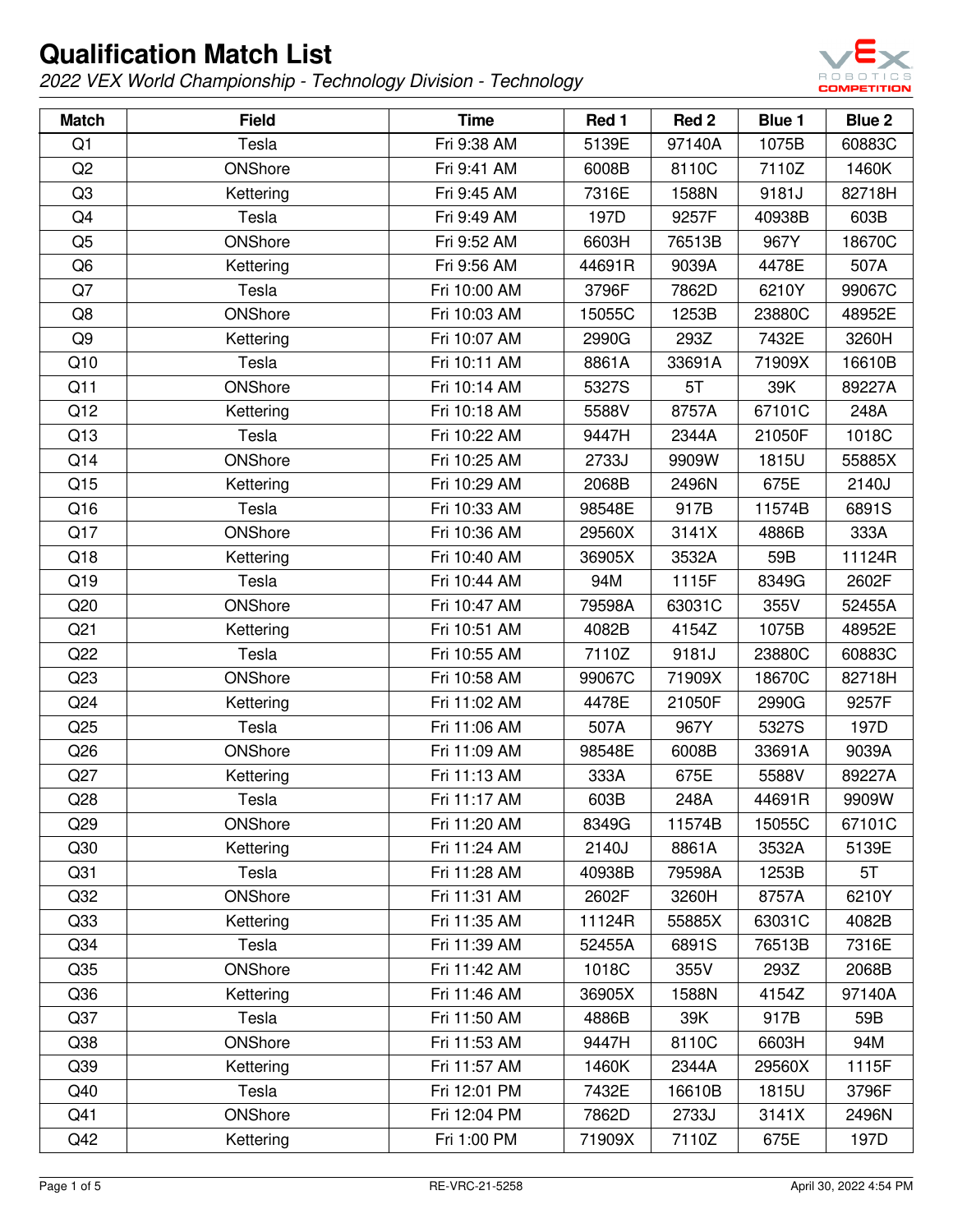

| <b>Match</b> | <b>Field</b> | <b>Time</b> | Red 1  | Red <sub>2</sub> | Blue 1 | Blue 2 |
|--------------|--------------|-------------|--------|------------------|--------|--------|
| Q43          | Tesla        | Fri 1:03 PM | 507A   | 67101C           | 99067C | 55885X |
| Q44          | ONShore      | Fri 1:07 PM | 63031C | 1075B            | 3260H  | 33691A |
| Q45          | Kettering    | Fri 1:10 PM | 60883C | 7316E            | 2990G  | 5T     |
| Q46          | Tesla        | Fri 1:14 PM | 18670C | 5588V            | 15055C | 52455A |
| Q47          | ONShore      | Fri 1:17 PM | 48952E | 6210Y            | 76513B | 9257F  |
| Q48          | Kettering    | Fri 1:21 PM | 59B    | 5139E            | 9909W  | 98548E |
| Q49          | Tesla        | Fri 1:24 PM | 9181J  | 11574B           | 36905X | 2344A  |
| Q50          | ONShore      | Fri 1:28 PM | 1815U  | 8349G            | 4154Z  | 6008B  |
| Q51          | Kettering    | Fri 1:31 PM | 16610B | 1018C            | 3141X  | 4478E  |
| Q52          | Tesla        | Fri 1:35 PM | 82718H | 2496N            | 44691R | 8110C  |
| Q53          | ONShore      | Fri 1:38 PM | 23880C | 2068B            | 79598A | 917B   |
| Q54          | Kettering    | Fri 1:42 PM | 5327S  | 11124R           | 29560X | 293Z   |
| Q55          | Tesla        | Fri 1:45 PM | 2602F  | 967Y             | 9447H  | 8861A  |
| Q56          | ONShore      | Fri 1:49 PM | 603B   | 4082B            | 21050F | 2733J  |
| Q57          | Kettering    | Fri 1:53 PM | 94M    | 248A             | 1588N  | 7862D  |
| Q58          | Tesla        | Fri 1:56 PM | 8757A  | 3796F            | 1460K  | 39K    |
| Q59          | ONShore      | Fri 2:00 PM | 6603H  | 355V             | 7432E  | 97140A |
| Q60          | Kettering    | Fri 2:03 PM | 1115F  | 1253B            | 6891S  | 333A   |
| Q61          | Tesla        | Fri 2:07 PM | 4886B  | 89227A           | 2140J  | 9039A  |
| Q62          | ONShore      | Fri 2:10 PM | 3532A  | 40938B           | 60883C | 5588V  |
| Q63          | Kettering    | Fri 2:14 PM | 917B   | 15055C           | 5T     | 36905X |
| Q64          | Tesla        | Fri 2:17 PM | 99067C | 1018C            | 98548E | 8349G  |
| Q65          | ONShore      | Fri 2:21 PM | 4154Z  | 33691A           | 11124R | 2602F  |
| Q66          | Kettering    | Fri 2:24 PM | 44691R | 3260H            | 8861A  | 7110Z  |
| Q67          | Tesla        | Fri 2:28 PM | 29560X | 4082B            | 5139E  | 94M    |
| Q68          | ONShore      | Fri 2:31 PM | 18670C | 507A             | 1588N  | 8757A  |
| Q69          | Kettering    | Fri 2:35 PM | 4478E  | 23880C           | 8110C  | 11574B |
| Q70          | Tesla        | Fri 2:38 PM | 1075B  | 9257F            | 355V   | 2344A  |
| Q71          | ONShore      | Fri 2:42 PM | 9039A  | 9181J            | 6603H  | 7862D  |
| Q72          | Kettering    | Fri 2:46 PM | 1115F  | 248A             | 5327S  | 3796F  |
| Q73          | Tesla        | Fri 2:49 PM | 9909W  | 76513B           | 16610B | 1460K  |
| Q74          | ONShore      | Fri 2:53 PM | 82718H | 55885X           | 3141X  | 89227A |
| Q75          | Kettering    | Fri 2:56 PM | 675E   | 293Z             | 967Y   | 21050F |
| Q76          | Tesla        | Fri 3:00 PM | 48952E | 97140A           | 6008B  | 79598A |
| Q77          | ONShore      | Fri 3:03 PM | 59B    | 67101C           | 603B   | 7432E  |
| Q78          | Kettering    | Fri 3:07 PM | 333A   | 39K              | 7316E  | 2496N  |
| Q79          | Tesla        | Fri 3:10 PM | 1815U  | 71909X           | 3532A  | 4886B  |
| Q80          | ONShore      | Fri 3:14 PM | 2990G  | 197D             | 1253B  | 63031C |
| Q81          | Kettering    | Fri 3:17 PM | 2140J  | 6891S            | 9447H  | 40938B |
| Q82          | Tesla        | Fri 3:21 PM | 52455A | 6210Y            | 2068B  | 2733J  |
| Q83          | ONShore      | Fri 3:24 PM | 9039A  | 18670C           | 5139E  | 11574B |
| Q84          | Kettering    | Fri 3:28 PM | 89227A | 8110C            | 507A   | 248A   |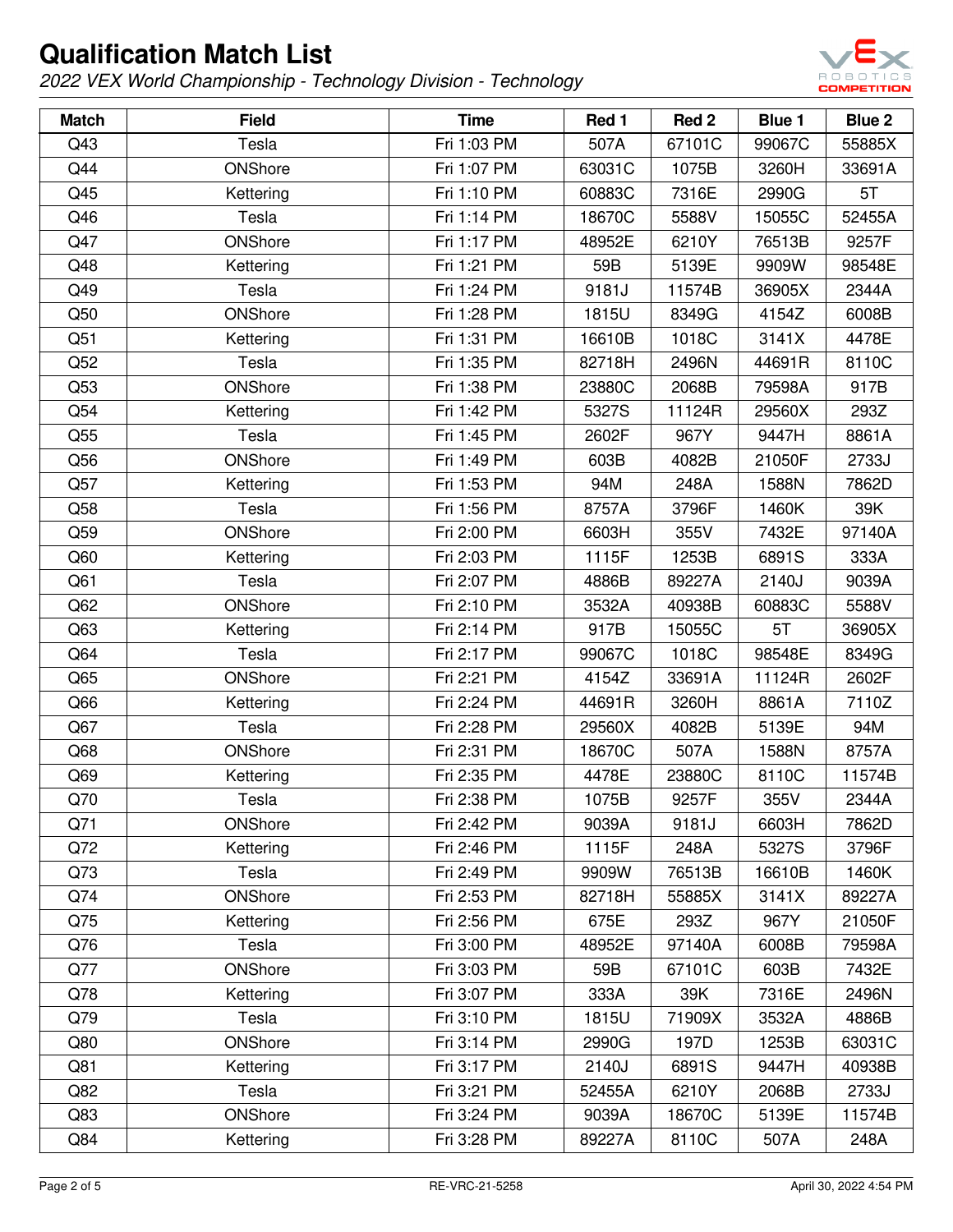

| <b>Match</b> | <b>Field</b> | <b>Time</b> | Red 1  | Red <sub>2</sub> | <b>Blue 1</b> | <b>Blue 2</b> |
|--------------|--------------|-------------|--------|------------------|---------------|---------------|
| Q85          | Tesla        | Fri 3:31 PM | 1075B  | 9909W            | 1115F         | 1018C         |
| Q86          | ONShore      | Fri 3:35 PM | 4478E  | 15055C           | 9181J         | 293Z          |
| Q87          | Kettering    | Fri 3:39 PM | 9257F  | 6603H            | 4154Z         | 917B          |
| Q88          | Tesla        | Fri 3:42 PM | 8757A  | 8349G            | 82718H        | 29560X        |
| Q89          | ONShore      | Fri 3:46 PM | 967Y   | 11124R           | 71909X        | 1588N         |
| Q90          | Kettering    | Fri 3:49 PM | 1460K  | 60883C           | 79598A        | 3260H         |
| Q91          | Tesla        | Fri 3:53 PM | 7432E  | 5327S            | 55885X        | 9447H         |
| Q92          | ONShore      | Fri 3:56 PM | 94M    | 3532A            | 6008B         | 16610B        |
| Q93          | Kettering    | Fri 4:00 PM | 98548E | 2602F            | 36905X        | 4082B         |
| Q94          | Tesla        | Fri 4:03 PM | 2990G  | 33691A           | 6891S         | 44691R        |
| Q95          | ONShore      | Fri 4:07 PM | 21050F | 5T               | 2496N         | 197D          |
| Q96          | Kettering    | Fri 4:10 PM | 4886B  | 99067C           | 5588V         | 23880C        |
| Q97          | Tesla        | Fri 4:14 PM | 603B   | 52455A           | 2140J         | 1815U         |
| Q98          | ONShore      | Fri 4:17 PM | 67101C | 40938B           | 48952E        | 2733J         |
| Q99          | Kettering    | Fri 4:21 PM | 6210Y  | 355V             | 39K           | 675E          |
| Q100         | Tesla        | Fri 4:24 PM | 97140A | 76513B           | 8861A         | 333A          |
| Q101         | ONShore      | Fri 4:28 PM | 2344A  | 7110Z            | 63031C        | 2068B         |
| Q102         | Kettering    | Fri 4:32 PM | 1253B  | 3141X            | 3796F         | 7316E         |
| Q103         | Tesla        | Fri 4:35 PM | 7862D  | 59B              | 6008B         | 9447H         |
| Q104         | ONShore      | Fri 4:39 PM | 11574B | 1018C            | 248A          | 9257F         |
| Q105         | Kettering    | Fri 4:42 PM | 36905X | 197D             | 8349G         | 4478E         |
| Q106         | Tesla        | Fri 4:46 PM | 5588V  | 5T               | 9039A         | 29560X        |
| Q107         | ONShore      | Fri 4:49 PM | 23880C | 18670C           | 1115F         | 603B          |
| Q108         | Kettering    | Fri 4:53 PM | 2140J  | 4154Z            | 98548E        | 967Y          |
| Q109         | Tesla        | Fri 4:56 PM | 7432E  | 82718H           | 4082B         | 79598A        |
| Q110         | ONShore      | Fri 5:00 PM | 5139E  | 917B             | 55885X        | 355V          |
| Q111         | Kettering    | Fri 5:03 PM | 6891S  | 16610B           | 63031C        | 9181J         |
| Q112         | Tesla        | Fri 5:07 PM | 21050F | 1253B            | 67101C        | 97140A        |
| Q113         | ONShore      | Fri 5:10 PM | 2602F  | 9909W            | 2344A         | 3532A         |
| Q114         | Kettering    | Fri 5:14 PM | 1460K  | 8861A            | 6210Y         | 507A          |
| Q115         | Tesla        | Fri 5:17 PM | 1815U  | 7316E            | 8757A         | 6603H         |
| Q116         | ONShore      | Fri 5:21 PM | 2496N  | 60883C           | 11124R        | 3796F         |
| Q117         | Kettering    | Fri 5:25 PM | 675E   | 2733J            | 99067C        | 15055C        |
| Q118         | Tesla        | Fri 5:28 PM | 89227A | 71909X           | 1075B         | 94M           |
| Q119         | ONShore      | Fri 5:32 PM | 3141X  | 48952E           | 44691R        | 293Z          |
| Q120         | Kettering    | Fri 5:35 PM | 7110Z  | 1588N            | 5327S         | 40938B        |
| Q121         | Tesla        | Fri 5:39 PM | 7862D  | 39K              | 8110C         | 33691A        |
| Q122         | ONShore      | Fri 5:42 PM | 3260H  | 333A             | 52455A        | 59B           |
| Q123         | Kettering    | Fri 5:46 PM | 2068B  | 2990G            | 76513B        | 4886B         |
| Q124         | Tesla        | Fri 5:49 PM | 63031C | 507A             | 23880C        | 9257F         |
| Q125         | ONShore      | Fri 5:53 PM | 11574B | 82718H           | 2602F         | 197D          |
| Q126         | Kettering    | Fri 5:56 PM | 967Y   | 7316E            | 5588V         | 8349G         |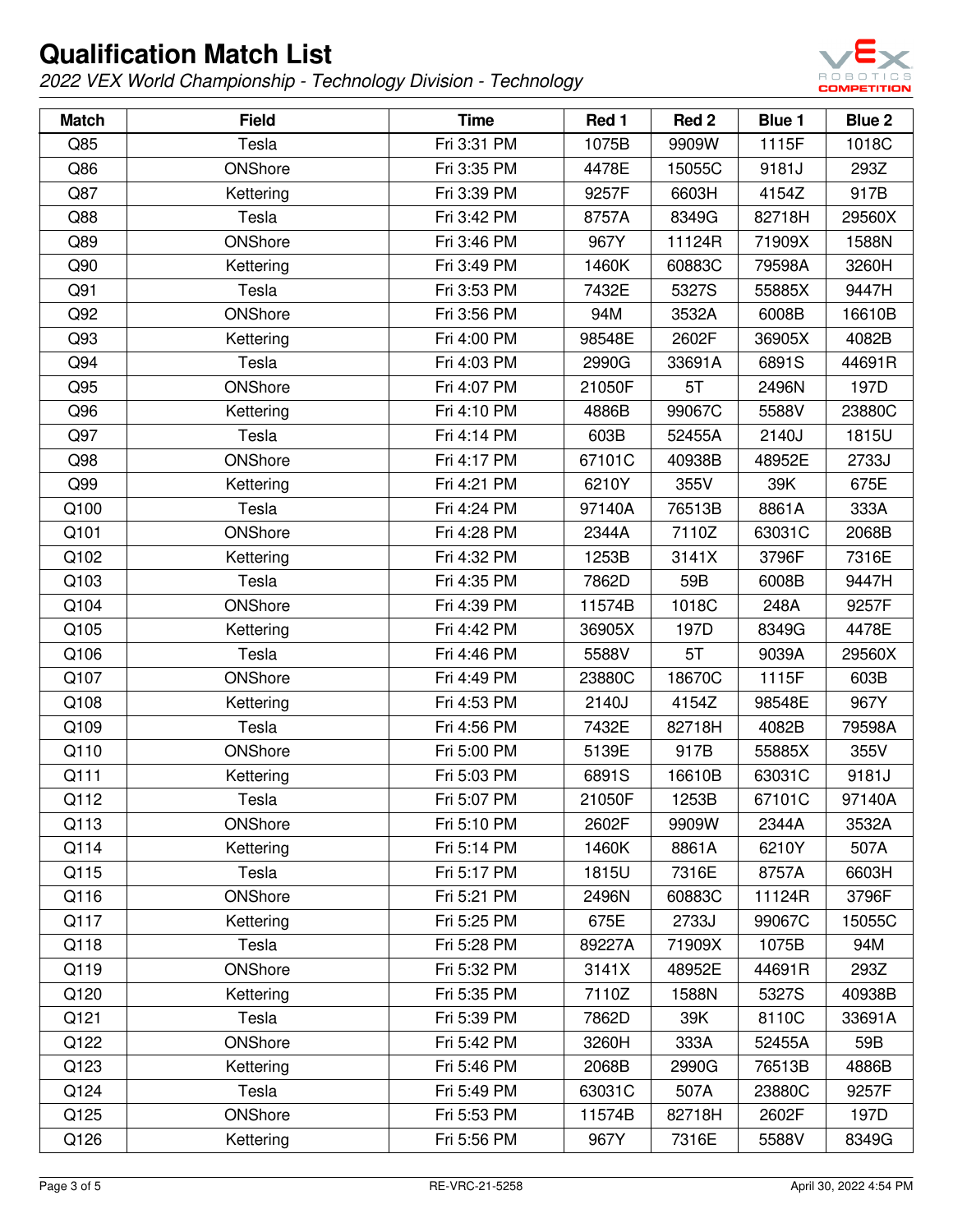

| <b>Match</b> | <b>Field</b> | <b>Time</b> | Red 1  | Red 2  | <b>Blue 1</b> | <b>Blue 2</b> |
|--------------|--------------|-------------|--------|--------|---------------|---------------|
| Q127         | Tesla        | Fri 6:00 PM | 917B   | 9447H  | 603B          | 97140A        |
| Q128         | ONShore      | Fri 6:03 PM | 6008B  | 675E   | 9909W         | 5T            |
| Q129         | Kettering    | Fri 6:07 PM | 248A   | 48952E | 9039A         | 21050F        |
| Q130         | Tesla        | Fri 6:10 PM | 40938B | 6210Y  | 2496N         | 4082B         |
| Q131         | ONShore      | Fri 6:14 PM | 55885X | 79598A | 6891S         | 4478E         |
| Q132         | Kettering    | Fri 6:18 PM | 6603H  | 1460K  | 1588N         | 2140J         |
| Q133         | Tesla        | Fri 6:21 PM | 293Z   | 5139E  | 7862D         | 333A          |
| Q134         | ONShore      | Fri 6:25 PM | 8757A  | 3532A  | 33691A        | 1115F         |
| Q135         | Kettering    | Fri 6:28 PM | 44691R | 60883C | 1018C         | 1253B         |
| Q136         | Tesla        | Fri 6:32 PM | 94M    | 67101C | 2990G         | 18670C        |
| Q137         | ONShore      | Fri 6:35 PM | 99067C | 7432E  | 9181J         | 1075B         |
| Q138         | Kettering    | Fri 6:39 PM | 76513B | 36905X | 7110Z         | 39K           |
| Q139         | Tesla        | Fri 6:42 PM | 2068B  | 59B    | 8110C         | 5327S         |
| Q140         | ONShore      | Fri 6:46 PM | 11124R | 8861A  | 2733J         | 4886B         |
| Q141         | Kettering    | Fri 6:49 PM | 15055C | 355V   | 16610B        | 3260H         |
| Q142         | Tesla        | Fri 6:53 PM | 52455A | 3796F  | 4154Z         | 71909X        |
| Q143         | ONShore      | Fri 6:56 PM | 98548E | 1815U  | 3141X         | 2344A         |
| Q144         | Kettering    | Sat 8:15 AM | 89227A | 29560X | 7862D         | 21050F        |
| Q145         | Tesla        | Sat 8:18 AM | 2496N  | 9039A  | 917B          | 9909W         |
| Q146         | ONShore      | Sat 8:22 AM | 4478E  | 97140A | 8757A         | 967Y          |
| Q147         | Kettering    | Sat 8:25 AM | 5T     | 63031C | 99067C        | 333A          |
| Q148         | Tesla        | Sat 8:29 AM | 603B   | 6210Y  | 82718H        | 60883C        |
| Q149         | ONShore      | Sat 8:33 AM | 6008B  | 4082B  | 2990G         | 1018C         |
| Q150         | Kettering    | Sat 8:36 AM | 9181J  | 2140J  | 2602F         | 18670C        |
| Q151         | Tesla        | Sat 8:40 AM | 23880C | 6891S  | 36905X        | 7432E         |
| Q152         | ONShore      | Sat 8:43 AM | 4886B  | 1075B  | 248A          | 6603H         |
| Q153         | Kettering    | Sat 8:47 AM | 33691A | 355V   | 7316E         | 48952E        |
| Q154         | Tesla        | Sat 8:51 AM | 8110C  | 8349G  | 2733J         | 71909X        |
| Q155         | ONShore      | Sat 8:54 AM | 98548E | 9257F  | 52455A        | 3532A         |
| Q156         | Kettering    | Sat 8:58 AM | 3796F  | 9447H  | 507A          | 7110Z         |
| Q157         | Tesla        | Sat 9:02 AM | 5588V  | 44691R | 1815U         | 11124R        |
| Q158         | ONShore      | Sat 9:05 AM | 3141X  | 4154Z  | 15055C        | 1460K         |
| Q159         | Kettering    | Sat 9:09 AM | 29560X | 39K    | 40938B        | 2068B         |
| Q160         | Tesla        | Sat 9:12 AM | 1588N  | 197D   | 3260H         | 2344A         |
| Q161         | ONShore      | Sat 9:16 AM | 293Z   | 55885X | 1253B         | 8861A         |
| Q162         | Kettering    | Sat 9:20 AM | 1115F  | 79598A | 59B           | 675E          |
| Q163         | Tesla        | Sat 9:23 AM | 5327S  | 11574B | 76513B        | 94M           |
| Q164         | ONShore      | Sat 9:27 AM | 16610B | 5139E  | 67101C        | 89227A        |
| Q165         | Kettering    | Sat 9:30 AM | 2602F  | 7432E  | 4886B         | 9257F         |
| Q166         | Tesla        | Sat 9:34 AM | 82718H | 97140A | 7862D         | 52455A        |
| Q167         | ONShore      | Sat 9:38 AM | 248A   | 7316E  | 2140J         | 4082B         |
| Q168         | Kettering    | Sat 9:41 AM | 1460K  | 603B   | 6891S         | 355V          |